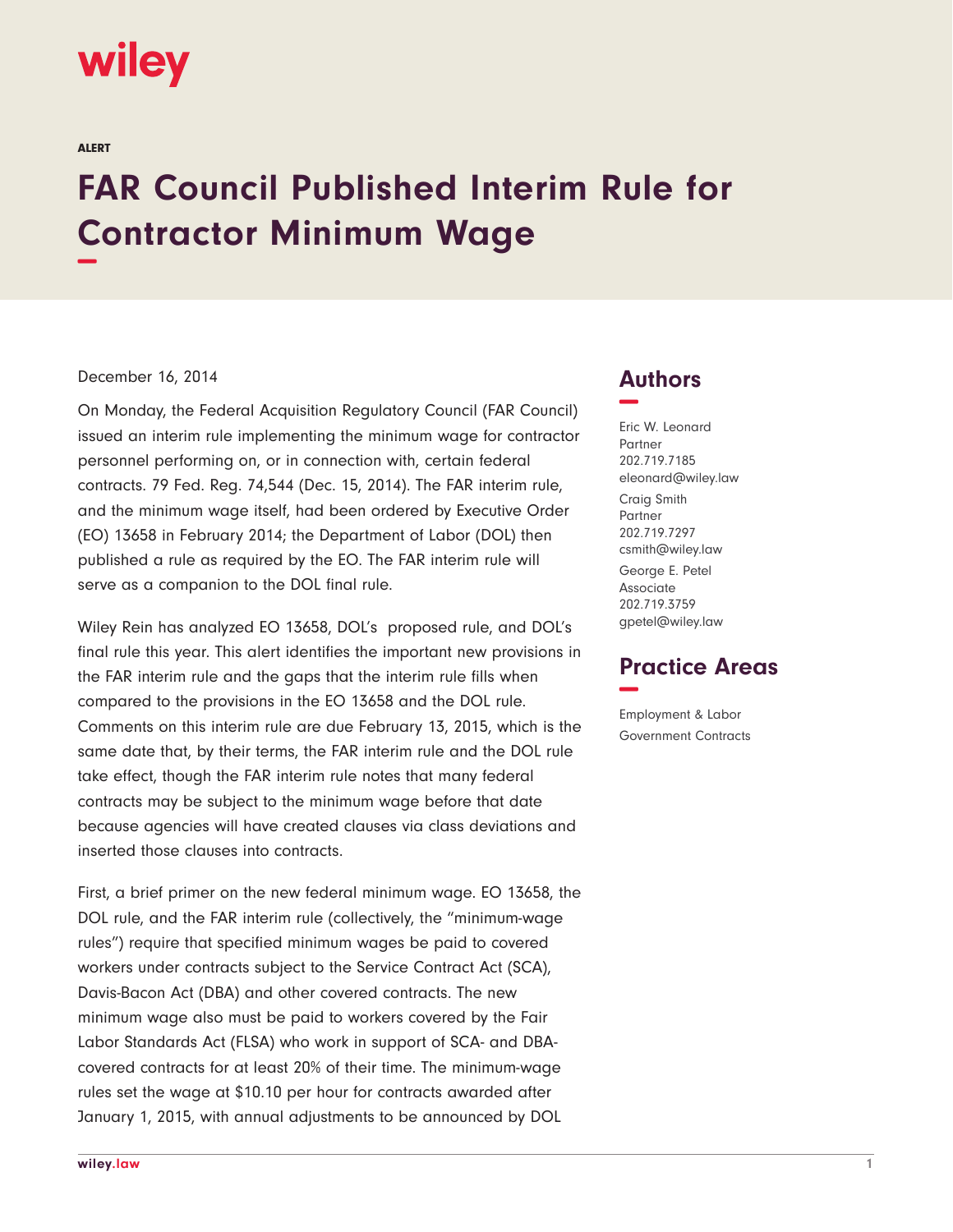for calendar year 2016 and beyond. The minimum-wage rules cover workers performing directly on covered contracts and those performing "in connection with" such contracts—that is, personnel who support the performance of covered contracts but are not directly charged under those contracts. The minimum-wage rules exempt certain personnel from this coverage, most notably bona fide administrative, executive, and professional employees exempted by the FLSA regulations.

Now for the key points of the FAR interim rule:

- **New FAR Provisions and Clause.** The interim rule creates a new FAR subpart 22.19, Establishing a Minimum Wage for Contractors, and FAR clause, 52.222-55, Minimum Wages Under Executive Order 13658.
- **Coverage Generally**. The FAR interim rule expressly applies only to procurements (prime contracts and subcontracts) subject to the FAR. For other agreements such as concession contracts, the interim rule defers coverage to the DOL rule.
- **Definition of New Contract.** The FAR interim rule does not adopt the DOL final rule's definition of "new contract" for determining when an existing contract should be subject to the minimum-wage rule. The FAR Council determined that the DOL final rule's definition was inconsistent with or repetitive of existing FAR principles, such as requirements that agencies offer full-and-open competition for out-of-scope modifications to existing contracts (which would lead to an entirely new contract award). The FAR Council accordingly required that FAR 52.222-55 be included in bilateral modifications extending a contract longer than six months, and encouraged that the clause be included in indefinite-delivery/ indefinite-quantity contracts with at least six months or a significant number of orders remaining, but did not otherwise require that the clause be inserted into contracts that will have been in existence when the FAR interim rule takes effect.
- **Price Adjustments.** The FAR interim rule addresses price adjustments in detail, with example calculations provided in the new FAR subpart 22.19. The interim rule requires calculating adjustments based on the actual increase in costs attributable to the minimum wage beginning with the first annual adjustment to be made effective January 1, 2016. For each year's new minimum-wage rate, contractors should take the new rate and subtract, for each labor category, the highest of (a) the actual wage being paid to the labor category, (b) the wage required for the labor category by any applicable SCA or DBA wage determination, or (c) any applicable existing minimum wage (including those set by state or local law). Contractors will be entitled to adjustments only when this subtraction results in a difference greater than zero. Contractors may request such adjustments after the new/increased minimum wage has taken effect (i.e., after January 1 of the relevant year). This process is similar to the process for calculating price adjustments under the SCA and DBA themselves. And as with the SCA and DBA, contractors must warrant that their proposals and contracts do not include contingencies to account for potential annual increases in the minimum wage.
- **Collective Bargaining Agreements (CBAs).** Some federal contractors may have contracts that (a) will be subject to the minimum-wage rules, and (b) incorporate CBAs requiring wages below \$10.10 per hour after January 1, 2015, for some labor categories. The FAR interim rule's terms expressly require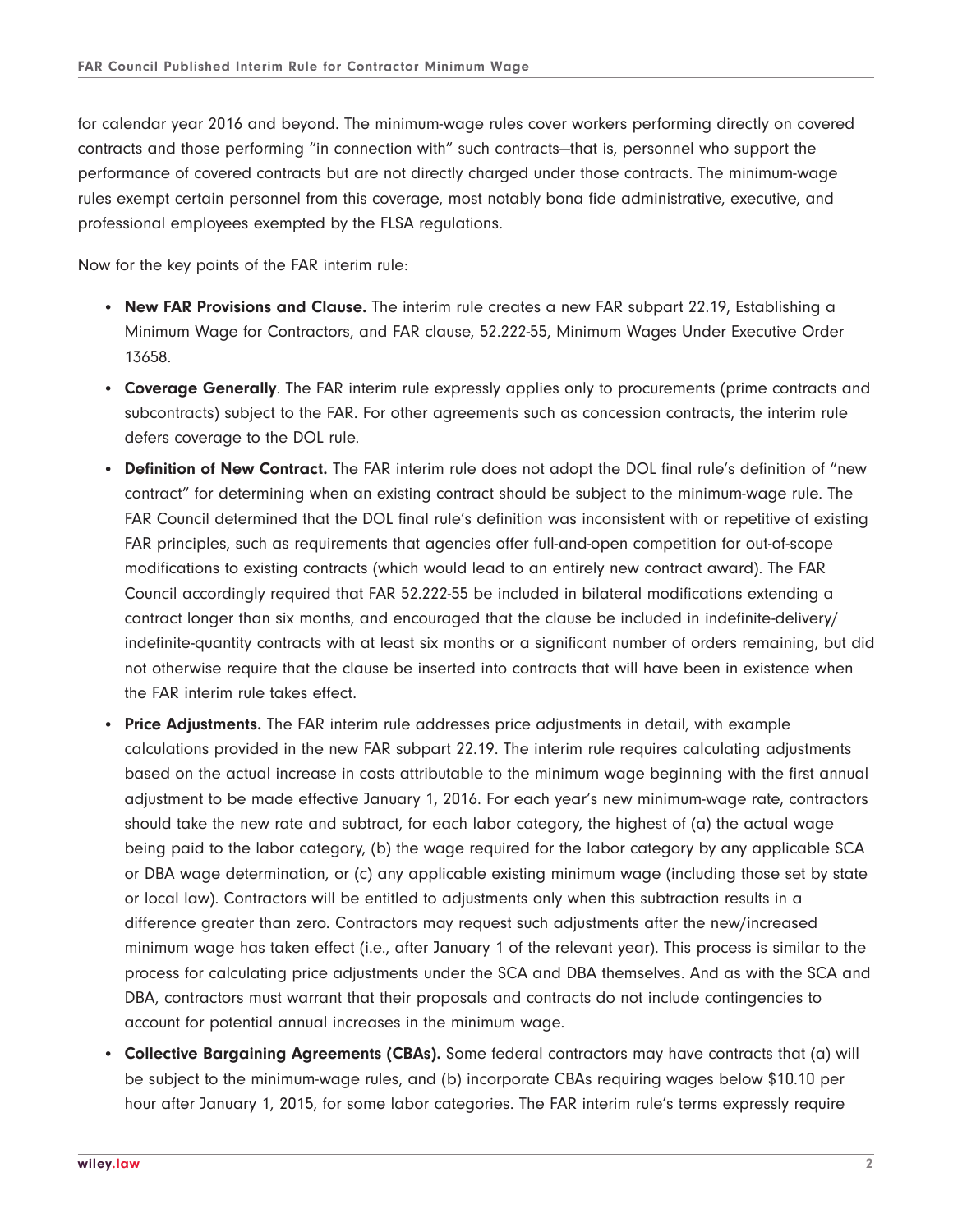contractors to pay at least the minimum wage to all covered employees regardless of any CBA provisions requiring lower wages. The FAR interim rule offers no guidance on how to address these circumstances with the relevant collective-bargaining representatives, such as by negotiating revisions or addenda.

- **Workers Performing "In Connection With" a Covered Contract**. As under the DOL final rule, the FAR interim rule provides that FLSA-covered workers who spend more than 20% of their hours in a given week working "in connection with," but not directly on, contracts covered by the SCA and DBA (and not otherwise exempt from the minimum-wage rules) are entitled to the contractor minimum wage. Contractors should note that the DOL final rule and FAR interim rule calculate the 20% figure on a workweek-by-workweek basis, rather than by using an average calculated on a monthly, yearly, or other basis.
- **Fringe Benefits.** Like the DOL final rule, the FAR interim rule forbids contractors from satisfying the minimum wage in whole or in part by furnishing fringe benefits or cash equivalents to covered employees.
- **Flowdown Requirement**. The FAR interim rule requires covered contractors to flow down FAR 52.222-55 to all subcontracts, at any tier, covered by the SCA or DBA. The interim rule makes contractors responsible for the compliance of their immediate subcontractors. The DOL final rule, in contrast, had made contractors and upper-tier subcontractors responsible for all lower-tiered subcontractors, but the FAR Council imposed more limited responsibility "due to a lack of privity" with lower-tiered subcontractors.
- **Suspension and Debarment.** The FAR interim rule provides for debarment by DOL when a contractor is found to have "disregarded" its obligations under the minimum-wage rules. Left unclear by the FAR rule is that DOL's rule makes debarment mandatory in these circumstances. Separately, the FAR interim rule requires contracting agencies to consider referring contractors to agency suspension and debarment officials following "significant violations" of the FAR minimum-wage provisions and contract clause.
- **Disputes.** Under the interim rule, FAR 52.233-1, Disputes, will not apply to any disputes between the contractor, the contracting agency, DOL, or individual employees relating to the minimum-wage clause. Instead, the parties must follow the administrative procedures provided in DOL's final rule at 29 C.F.R. § 10.51 to resolve such disputes.
- **Notice to Employees.** Like the DOL final rule, the FAR interim rule allows contractors to notify SCAcovered and DBA-covered employees of the minimum wage by posting the relevant SCA and/or DBA wage determinations. (The wage determinations will be revised to include a notice about the minimum wage.) For other employees, namely those performing in connection with covered contracts, the FAR interim rule requires contractors to post the notice published in an appendix to DOL's final rule.

Contractors should monitor all contracts for the addition of FAR 52.222-55, understand its requirements, and ensure that their recordkeeping, employee tracking systems, and compliance procedures are adequately updated to account for these new requirements. All contractors subject to the minimum wage should consider whether they need to make at least some adjustments, because many wages in SCA and DBA wage